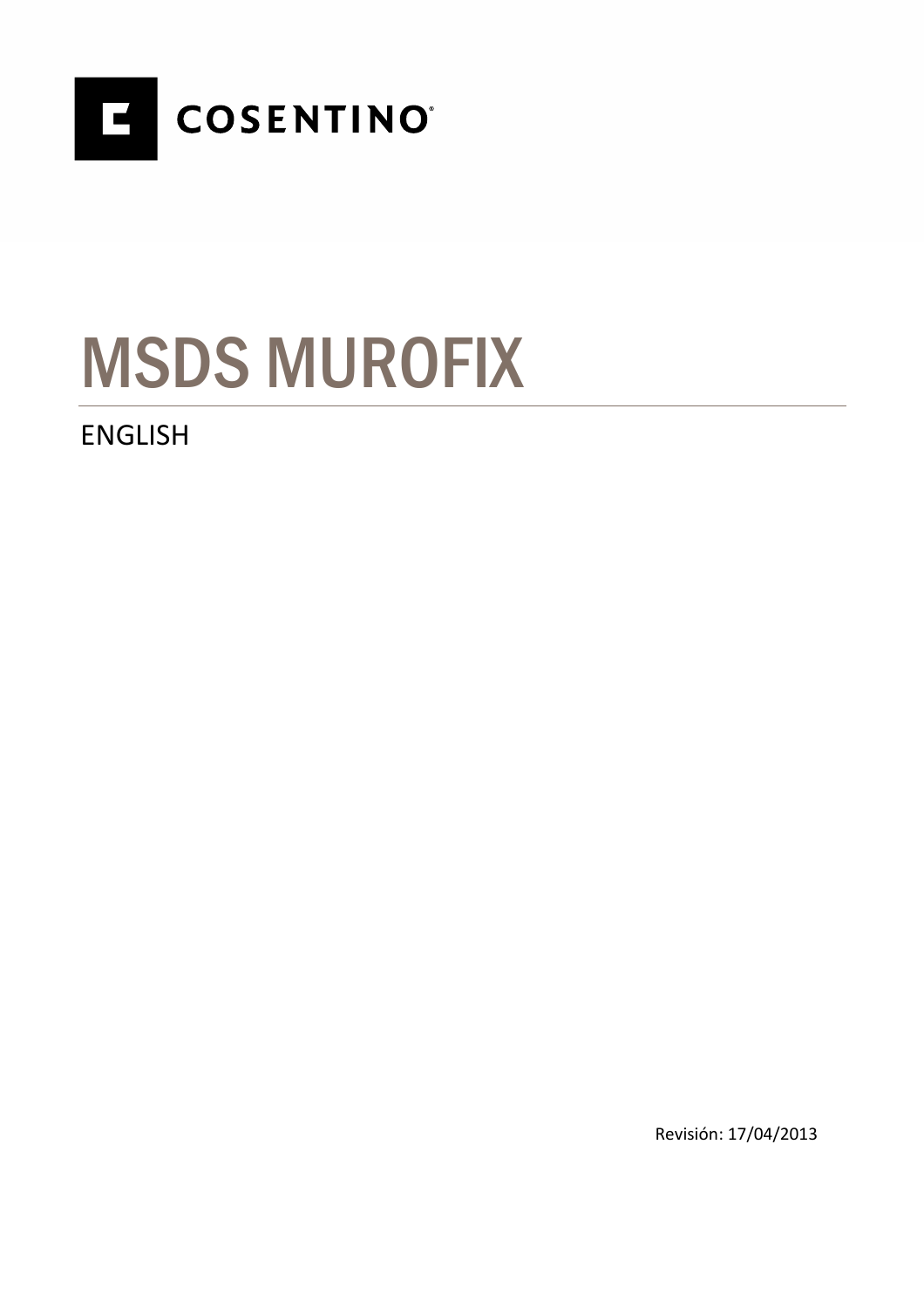

## MSDS MUROFIX

#### **I. IDENTIFICATION OF THE SUBSTANCE /MIXTURE AND OF THE COMPANY/UNDERTAKING**

- 1. Product Identifier:MUROFIX MS-POLIMERO
- 2. Preparation Use: Sellante monocomponente de alta calidad y adhesión.
- 3. Identification of the company or firm: COSENTINO

 Ctra. Baza – Huercal Overa, Km 59 04850 Cantoria (Almería) Telf.: 00 34 950 444175 – Fax: 00 34 950 444226

Emergency Telephone number**. Toxicological Information Medical Service: Tel. (91) 562.04.20**

#### **II. HAZARDS IDENTIFICATION.**

**The main risks of the product as supplied, are:** 

It contains diaminopropyltriethoxysilane. It may cause allergic reactions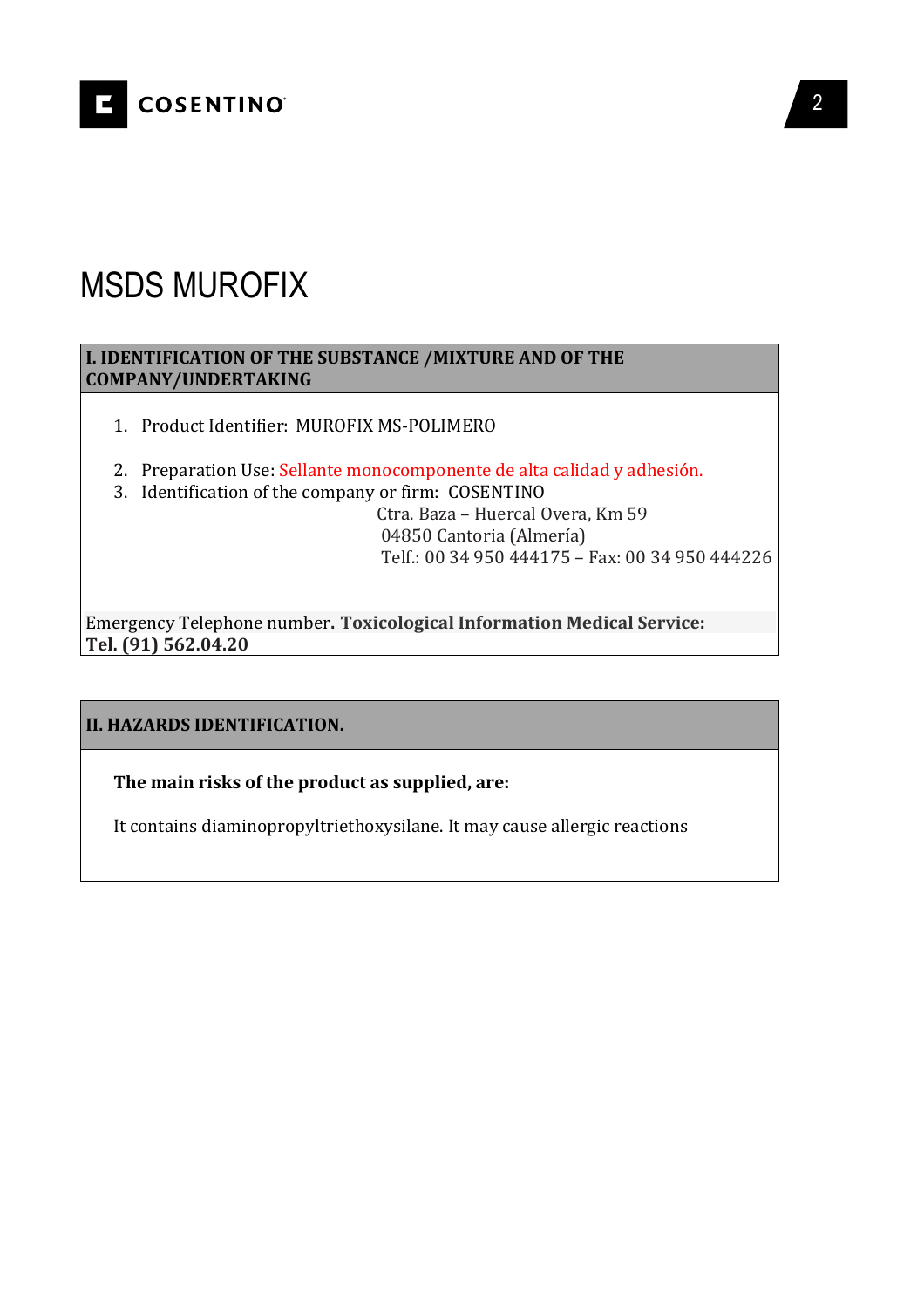#### **III. COMPOSITION/INFORMATION ON INGREDIENTS.**

#### • **Dangerous components:**

| <b>Name</b>                | Conc. $(\% w/w)$ | Symbol | <b>Phrases R</b>    |
|----------------------------|------------------|--------|---------------------|
| Diaminopropyltriethoxysila | < 1.0 %          | N٥     | Reference<br>phrase |
| ne                         |                  |        |                     |

#### **IV. FIRST AID MEASURES.**

 **• Contact with eyes:** Wash thoroughly with water while holding eyelids open for at least 15 minutes. If eve irritation or discomfort occurs, seek medical attention.

 **• Contact with skin: Wash thoroughly with soap and water. Do not use organic solvents.**

 **• Inhalation:** Move affected person to fresh air. In the event of respiratory tract irritation, illness or prolonged exposure, seek medical care.

 **• Ingestion:** Do not induce vomit. In case of spontaneous vomiting, make sure the affected person's airways are clear to avoid danger of asphyxia. The affected person must rest and seek medical assistance.

#### **V. FIREFIGHTING MEASURES.**

- **Suitable fire fighting resources:** All fire-fighting resources are suitable.
- • **Unsuitable fire fighting resources:** High-pressure water jet.
- **Hazards during fire fighting:** None known.
- **Special procedures for fire fighting:** Individual breathing apparatus and protective clothing should be used. Keep the containers cool with water spray for a considerable time after the fire is out. Determine the need to evacuate or isolate the area according to your local emergency plan.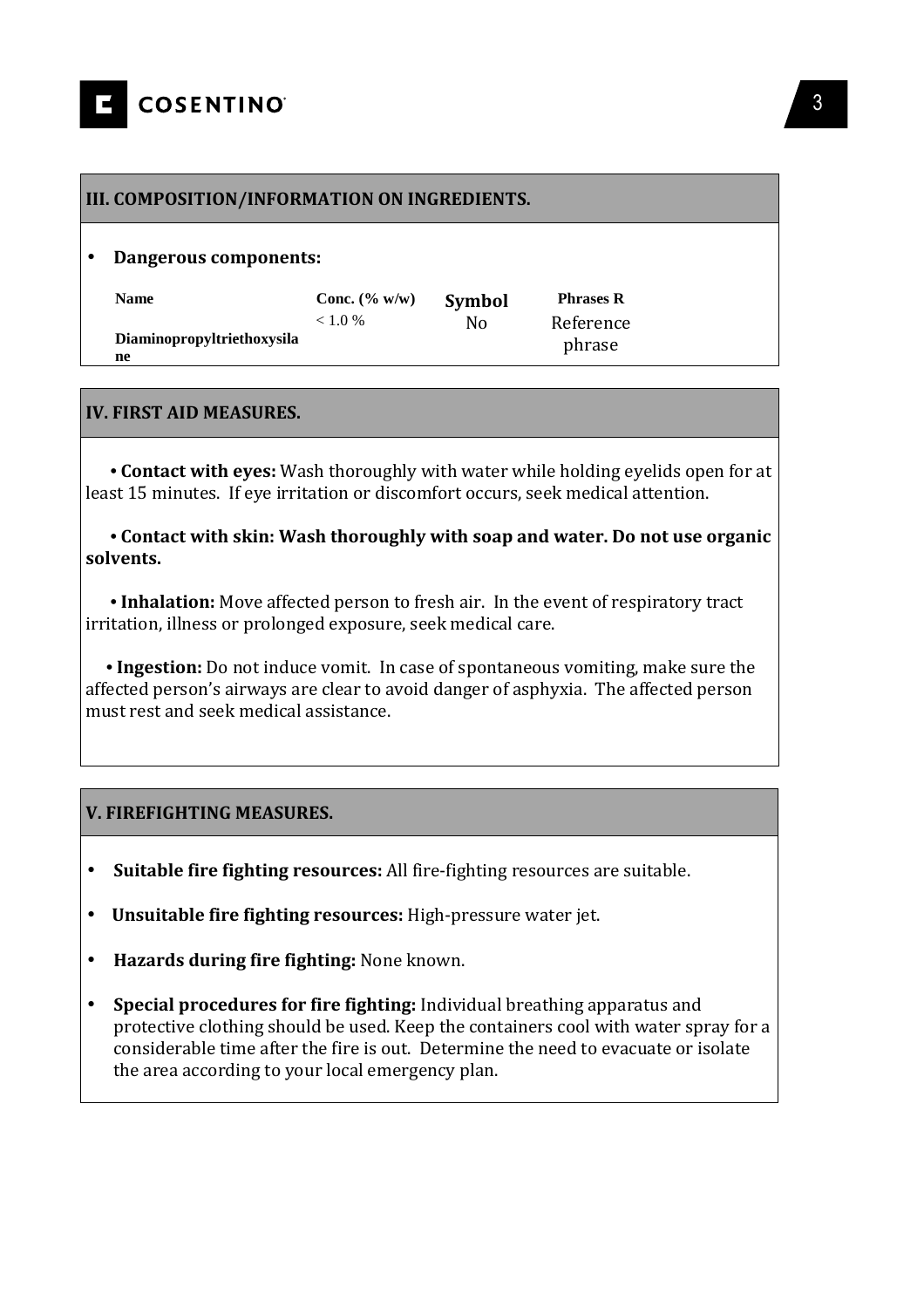

• **Hazardous combustion products:** Carbon oxides and other toxic gases or vapours. Avoid inhaling smoke from the fire.

#### **VI. ACCIDENTAL RELEASE MEASURES**

- **Individual precautions:** Avoid contact with skin, eyes and clothing. Do not breathe vapours released during processing.
- **Precautions for environmental protection:** Do not allow large quantities to enter drains or surface waters.
- **Cleaning methods:** Scrape off and put in a sealed container.

#### **VII. HANDLING AND STORAGE.**

- **Safe handling precautions:** General ventilation and air renewal is recommended. Avoid the accumulation of gases or vapours and ignition sources. Do not eat, drink or smoke in the workplace.
- **Storage:** Do not store with oxidising agents. Keep the container closed and store away from water or moisture.
- **Unsuitable packaging materials:** None known.
- **Specific uses: Refer to technical data sheet available on request.**

#### **VIII. EXPOSURE CONTROLS/PERSONAL PROTECTION.**

- **Engineering controls:** Ventilation: See section 7.
- **Personal protective equipment:**
	- **Respiratory protection:** Respiratory protection should be worn properly (full-

4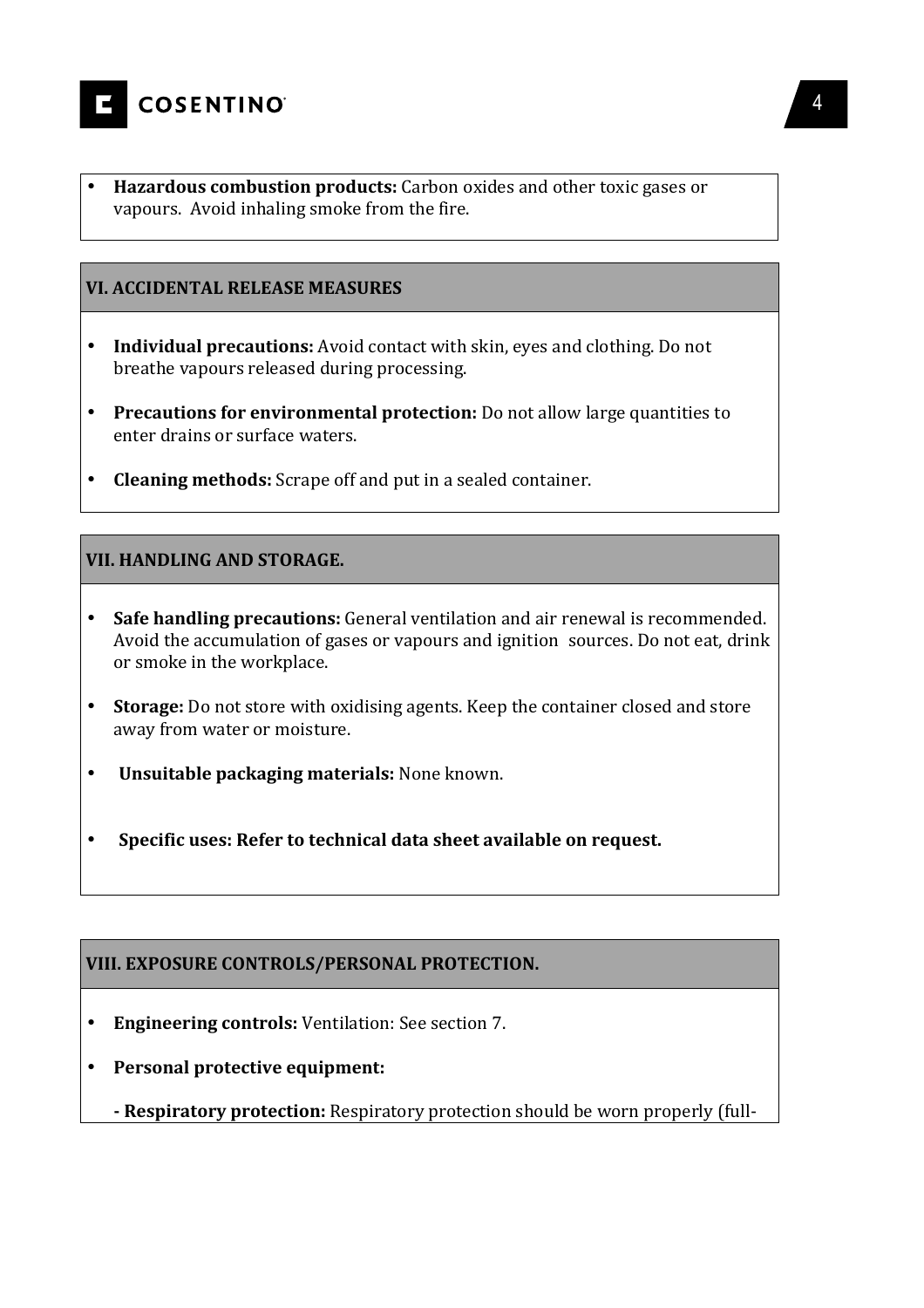

face mask is recommended) if the product is used in large quantities, confined spaces or in circumstances where it can reach or exceed the TLV.

**-Hand protection:** Protective gloves should be worn when there is a continuous and prolonged contact with chemicals.

- **Eye protection:** Safety goggles should be worn.

**- Skin protection:** Wear waterproof overalls when there is significant skin contact.

**- Industrial hygiene:** Ensure good industrial hygiene practice. Wash after handling.

- **Environmental exposure controls:** Refer to section 6 and 12

#### **IX. PHYSICAL AND CHEMICAL PROPERTIES.**

| <b>Physical aspect:</b>                                              | Thixotropic paste |  |
|----------------------------------------------------------------------|-------------------|--|
| Colour:                                                              | White             |  |
| <b>Additional information:</b>                                       |                   |  |
| <b>Explosive properties: No</b>                                      |                   |  |
| Specific weight:                                                     | $1.45$ g/ml       |  |
| <b>Water solubility:</b>                                             | Insoluble         |  |
| <b>Oxidising properties:</b>                                         | N <sub>o</sub>    |  |
| The above information is not used to develop product specifications. |                   |  |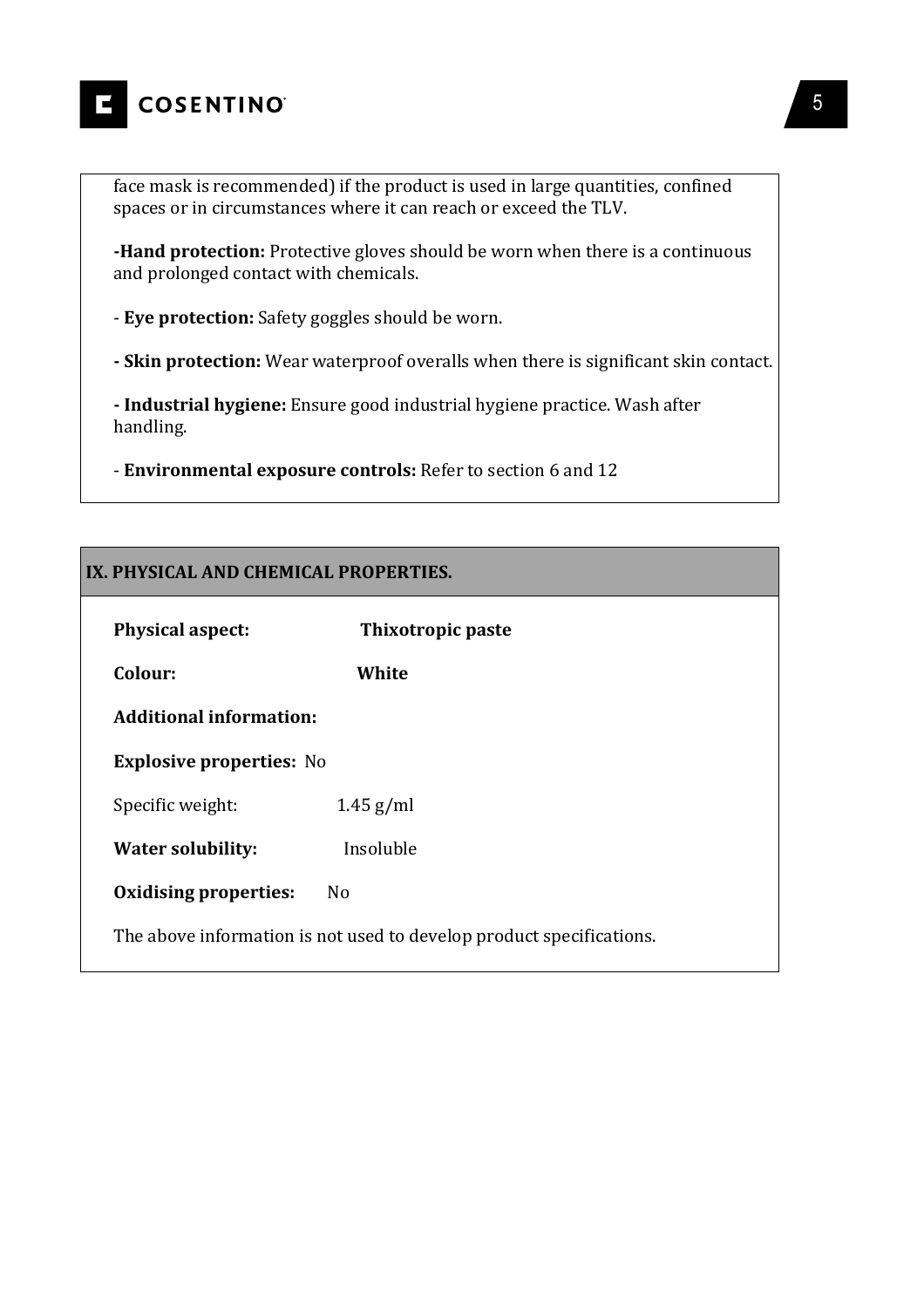#### **X. STABILITY AND REACTIVITY.**

- **Stability:** Stable under normal circumstances of use.
- **Conditions to avoid:** Storage temperatures above 35°C and high levels of humidity. Static discharge. Sources of ignition or heat.
- **Materials to avoid:** Strong oxidising agents.
- **Hazardous decomposition products:** Thermal decomposition and combustion can release carbon oxides and other toxic gases or vapours.

#### **XI. TOXICOLOGICAL INFORMATION.**

- **Contact with eyes:** It may cause temporary discomfort.
- **Contact with skin:** In case of prolonged contact, it may cause slight irritation.
- **Inhalation:** Irritation.
- **Ingestion:** Irritation.

**Teléfono de urgencias: Servicio Médico de información Toxicológica**: Tel. (91) 562.04.20

#### **XII. ECOLOGICAL INFORMATION.**

- **Environmental fate and distribution:** Solid material, insoluble in water. No negative effects expected.
- **Ecotoxicity:** No adverse effects on aquatic organisms.
- **Bioaccumulation:** There is no bioaccumulation potential.
- **• Impact on wastewater treatment plants:** No adverse effects on bacteria.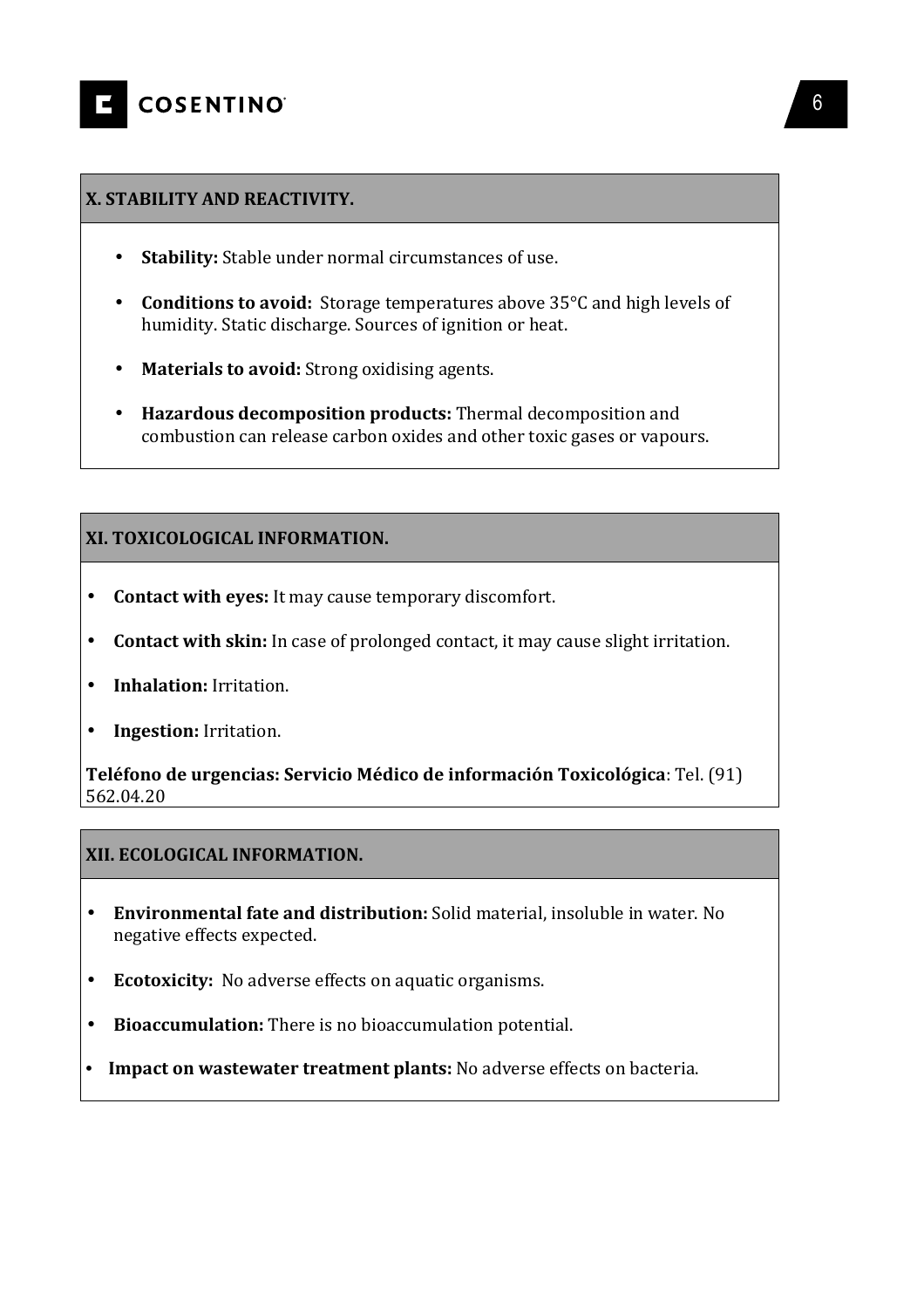

#### **XIII. DISPOSAL CONSIDERATIONS.**

- **Product disposal:** Dispose in accordance with local requirements.
- **Packaging disposal:** Dispose in accordance with local requirements.

#### **XIV. TRANSPORT INFORMATION**

- **Road/rail transportation (ADR/RID):** It is not subject to ADR /RID.
- **Sea transportation (IMDG):** It is not subject to IMDG code:
- **Air transport (IATA):** It is not subject to IAT regulations.

#### **XV. REGULATORY INFORMATION.**

#### **LABELLED ACCORDING TO R.D. 255/2003**

It does not require a label. It is not classified as "DANGEROUS PREPARATION" according to EC directives.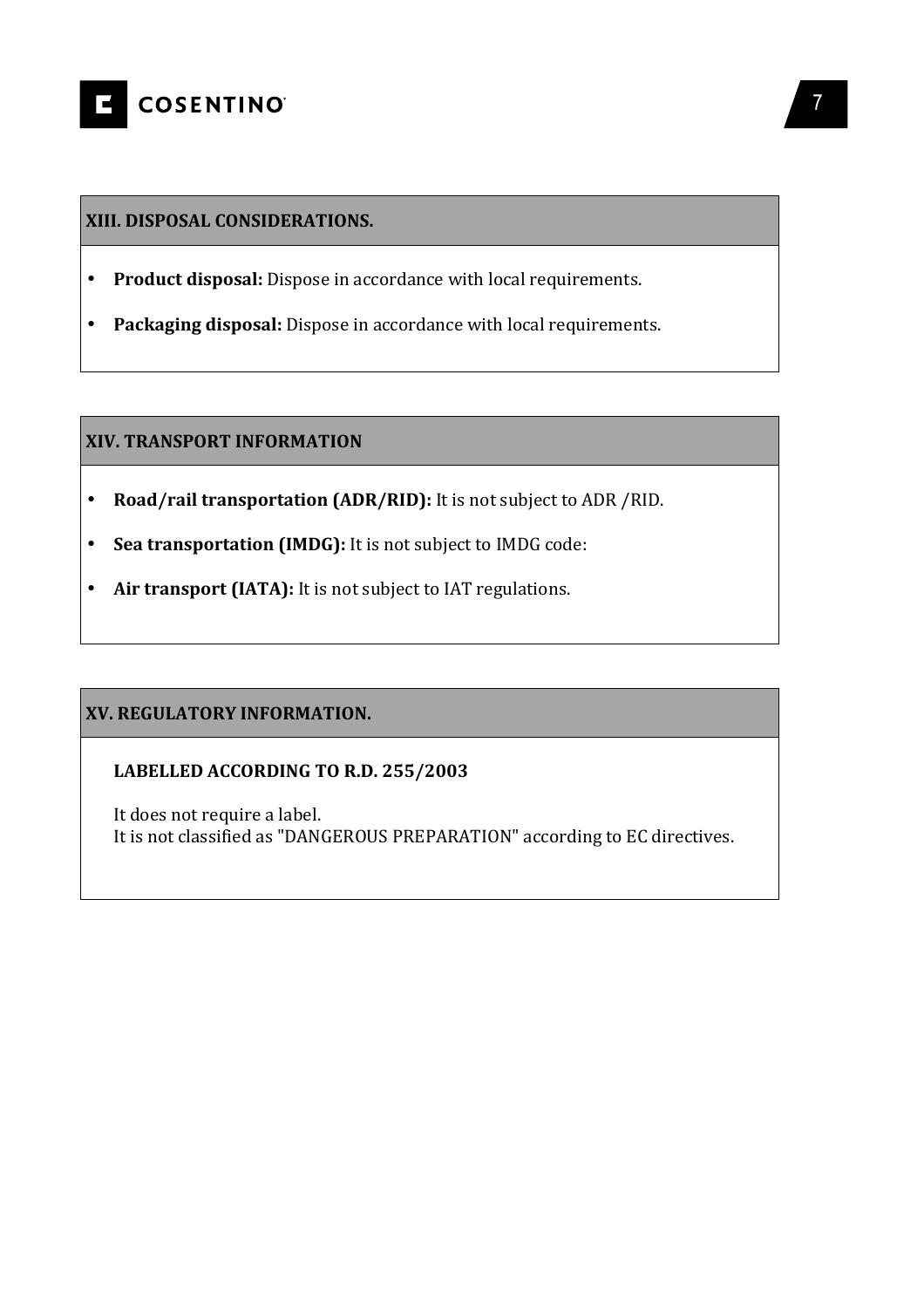

#### **XVI. OTHER INFORMATION.**

To the best of our knowledge and judgement about components, the information and recommendations in this publication are accurate on the date of publication. No part of its content should be construed as an explicit or implied guarantee of quality. In all cases it is the responsibility of the users to determine the suitability of this information or suitability of any product for its correct application.

COSENTINO S.A. DO NOT ACCEPT ANY RESPÒNSABILITY CONCERNING ITS ASSESSMENT OF THE SAFETY AND HEALTH CONDITIONS UNDER WHICH THIS PRODUCT IS TRANSPORTED, STORED OR USE.